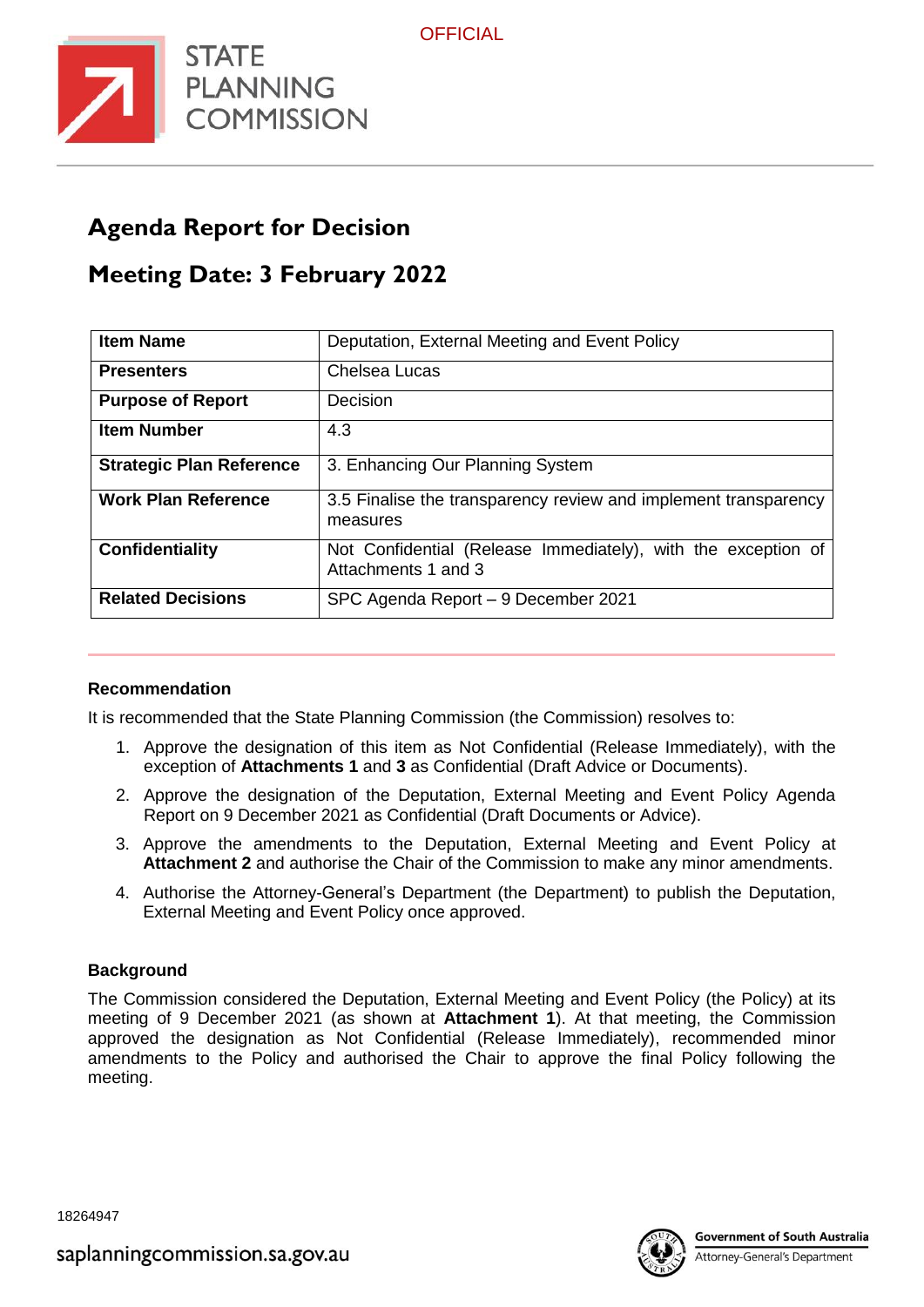#### **Discussion**

It is recommended the designation of the Agenda Report from 9 December 2021 be updated to reflect the changed status of the Item. When first before the Commission the Item was designated Not Confidential (Release Immediately). Following further consideration of this Item by the Commission, the Report from December is a draft document and the designation updated to Confidential (Draft Advice or Documents).

Following the Chair's approval of the Policy, the Department considered that further amendments to the Policy could provide clarification in (now) Clauses 5 and 6. Clause 5 addresses Deputations by a Designated Entity or proposed Designated Entity and Clause 6 addresses Impact Assessed Development.

A document identifying the differences between the Policy presented to the Commission meeting on 9 December 2021 and version 2 of the draft Policy is included at **Attachment 3**. Amendments to the Policy include:

- Minor amendments to Clause 5 to ensure the Policy addresses the management of deputations from Designated Entities or proposed Designated Entities.
- Amendments to clarify the application of the Policy to Impact Assessed (by the Minister) developments (formerly known as Major Developments). The Policy will apply to permit proponents to appear before the Commission to present their proposal, either before or after the Commission makes a determination on the level of detail for an Environmental Impact Statement under section 112 of the *Planning, Development and Infrastructure Act 2016* (the Act). It is intended that this will assist the Commission in the setting of Guidelines.
- Amendments to broaden the application of the Policy to instances where a proponent has lodged a request for review by the Commission under section 110(15) of the Act. Such a review can be requested following a determination by the Commission (or its Delegate) to refuse to proceed to assessment of a development application categorised as Impact Assessed (Restricted).
- Minor amendments to rectify numbering, formatting and to include additional definitions for further assist in interpreting the Policy.

The amendments to Clause 6 of the Policy in relation to Impact Assessed Development are not considered minor amendments. As a result, the revised Policy is provided for the Commission's further approval.

#### **Next steps**

It is recommended the Commission approve the draft policy at **Attachment 2**. Following approval, the Policy will be made available on the Commission's website and on the Code Amendment webpage of the PlanSA Portal, where the Department provides procedural advice to designated entities and proponents.

#### **Attachments:**

- 1. Draft State Planning Commission Policy Deputation, External Meeting and Event Policy, presented to Commission meeting on 9 December 2021 (#17631522).
- 2. Draft State Planning Commission Policy Deputation, External Meeting and Event Policy, presented to Commission meeting on 3 February 2022 (#17631522).
- 3. Document Comparison Draft Deputation, External Meeting and Event Policy 9 December 2021 & 3 February 2022 meetings (#18274142).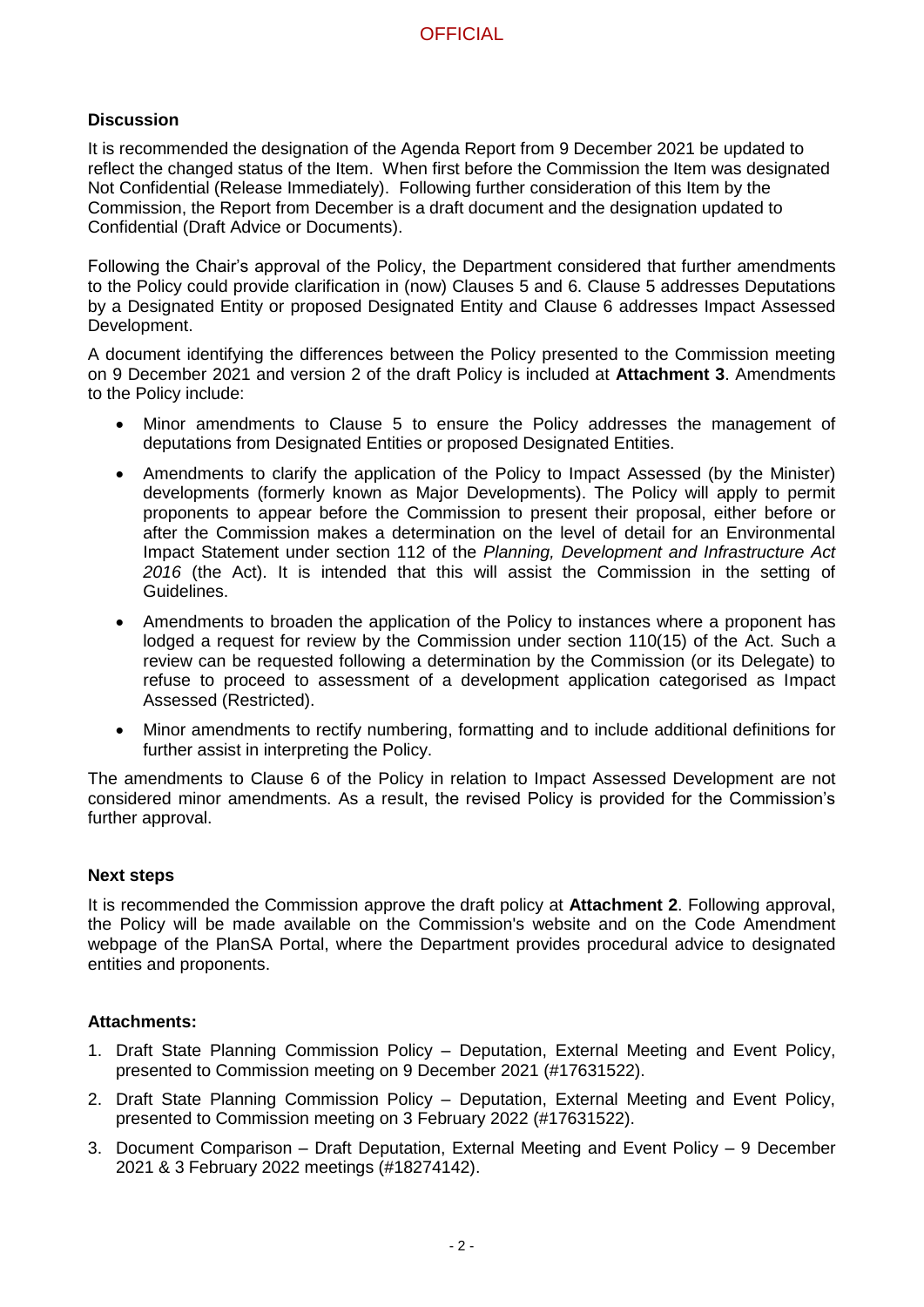

Prepared by: Kate Southcott

Endorsed by: Chelsea Lucas

Date: 28 January 2022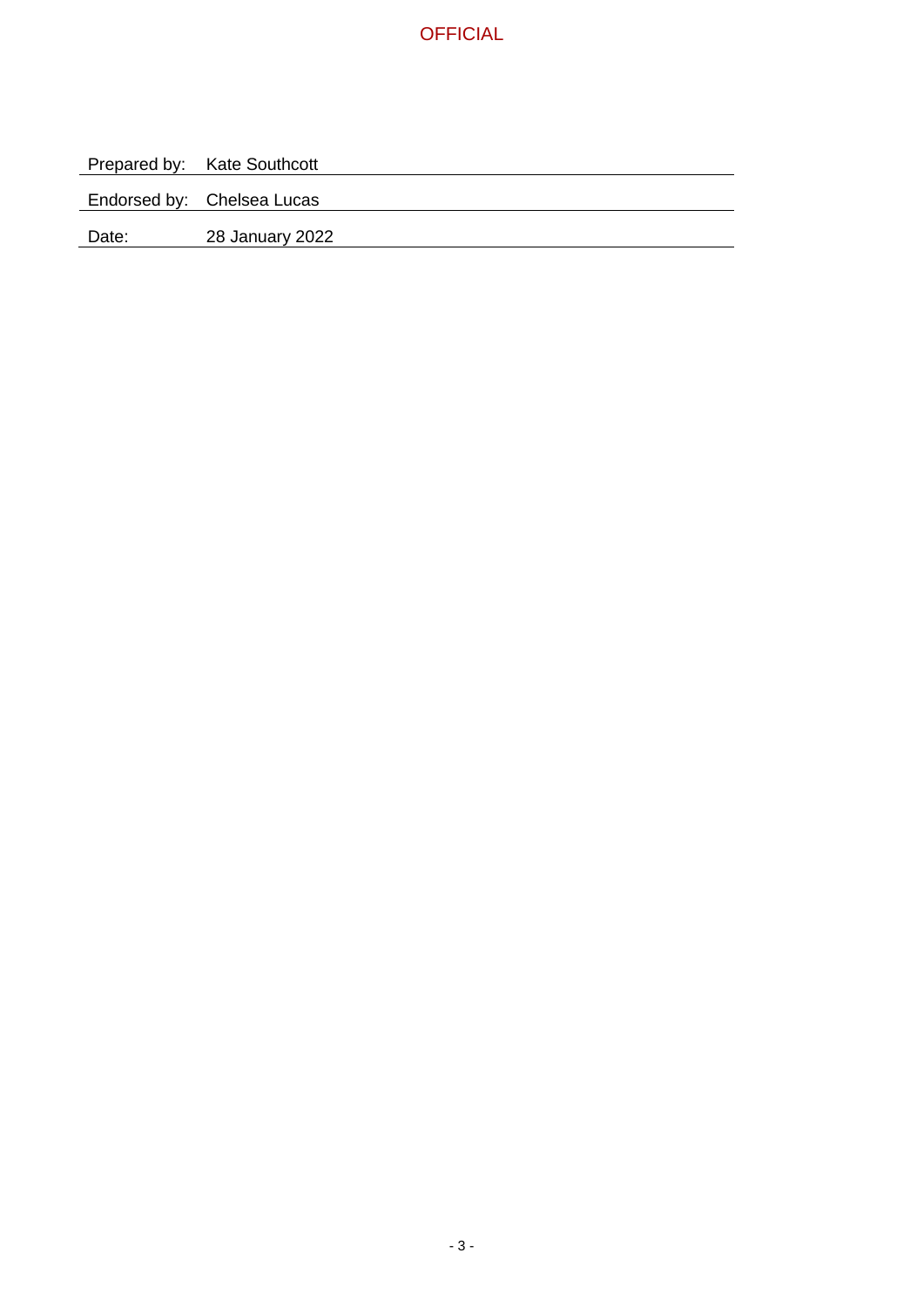

# **Deputation, External Meeting and Event Policy**

| <b>Classification</b>      | <b>State Planning Commission Policy</b>       |  |  |
|----------------------------|-----------------------------------------------|--|--|
| <b>Policy Name</b>         | Deputation, External Meeting and Event Policy |  |  |
| <b>First Issued</b>        | 7 February 2022                               |  |  |
| <b>Next Review</b>         | Six (6) months after first issued date        |  |  |
| <b>Responsible Officer</b> | Senior Governance Officer                     |  |  |

#### **1. Principles**

1.1. The State Planning Commission is committed to transparency in relation to hearing from parties to inform its decision making process and inform itself as a Commission.

#### **2. Objective**

2.1. The objective of this document is to outline the policy of the State Planning Commission for the purposes of consistent management of deputations and external meetings or events.

#### **3. Interpretation**

In this policy, unless the contrary intention appears:

*Chair* means Chair of the State Planning Commission.

*Commission* means the State Planning Commission in South Australia.

**Department** means staff of Planning and Land Use Services who provide executive assistance to the Commission.

*deputation* means an opportunity for an interested party or an external party to make a verbal presentation at a Commission meeting.

*external meeting or event* means a meeting or event, including a site visit, that is held in a place other than the Commission's usual place of meeting.

**external party** includes Local Council, industry groups, interest groups, state agency and other stakeholders.

*host council* means a Local Council area where an external meeting or event is to be held. *interested party* includes Designated Entity, Proponent and/or Consultant.

17631522

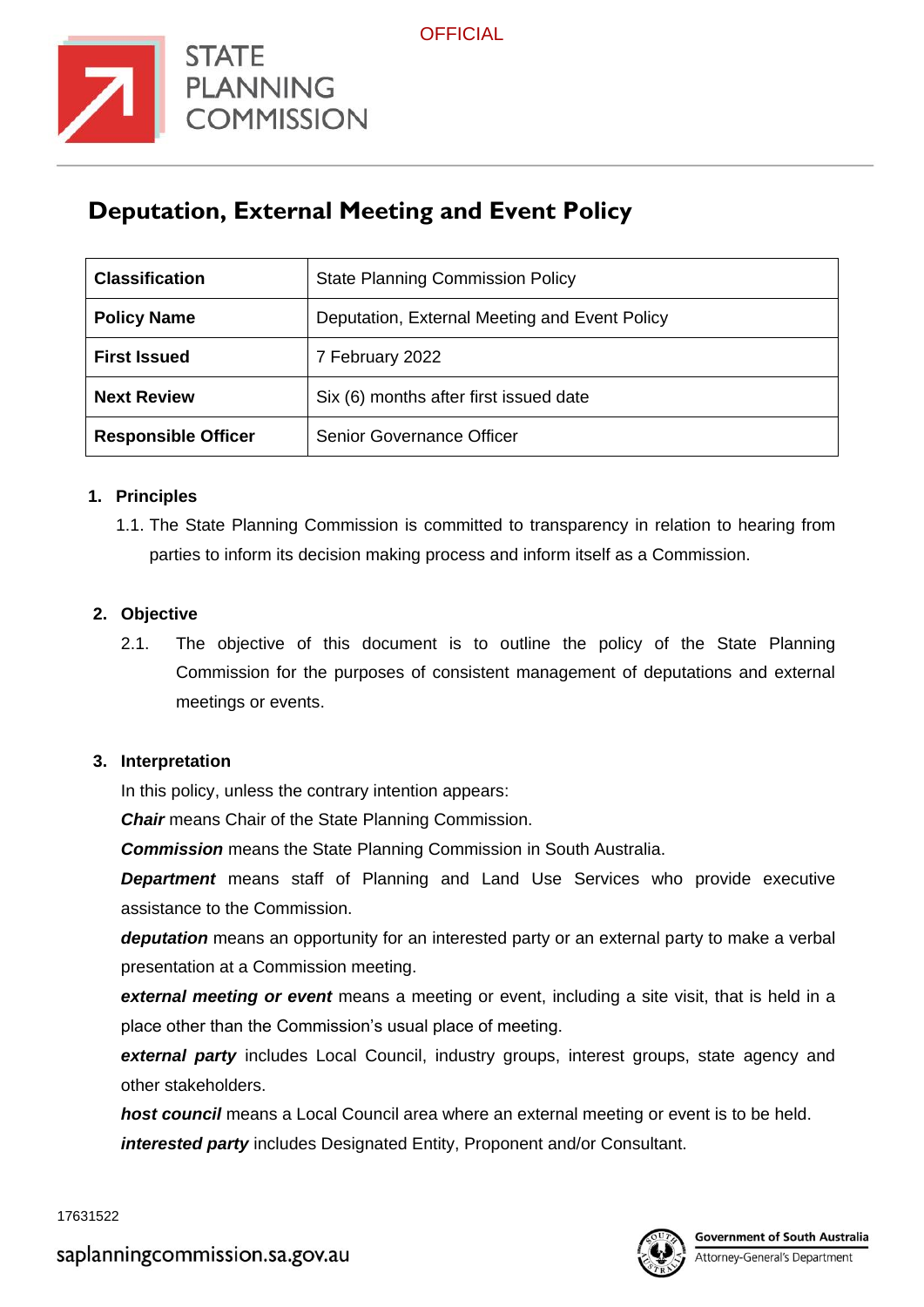*Minister* means the Minister responsible for the administration of the *Planning, Development and Infrastructure Act 2016*.

*transparency and confidentiality designation* means a categorisation of a deputation pursuant to the Commission's transparency and confidentiality policy.

#### **4. Deputation**

- 4.1. A deputation may be requested by:
	- (a) an interested party; or
	- (b) an external party.
- 4.2. A request for a deputation must:
	- (a) be made in writing via the Commission's email address: [saplanningcommission@sa.gov.au.](mailto:saplanningcommission@sa.gov.au)
	- (b) Contain sufficient particulars to consider the request, including:
		- i. the party requesting the deputation;
		- ii. the subject matter of the proposed deputation;
		- iii. the purpose of the deputation;
		- iv. the time to be allocated to the deputation; and
		- v. the relevance to the Commission's agenda, powers or purpose.
- 4.3. If the external party requesting a deputation is an association, organisation or other body, a copy of the constitution and rules of that organisation, association or other body must be provided with the request for a deputation (unless the external party is a local council or government agency).
- 4.4. A request for a deputation will be considered by the Chair, and the Chair may consider the following as part of the request:
	- (a) the party requesting the deputation
	- (b) the subject matter of the proposed deputation;
	- (c) the purpose of the proposed deputation;
	- (d) the time to be allocated to the deputation;
	- (e) the relevance to the Commission's agenda, powers or purpose;
	- (f) any particular matters of procedural fairness, conflicts of interest and/or equity; and
	- (g) the size and extent of the meeting's agenda.
- 4.5. A request for a deputation may be approved, declined or deferred.
- 4.6. If a request for a deputation is approved, the Chair will indicate the matters the Commission wants to be informed about.
- 4.7. The decision of the Chair under clause 4.5 will be reported through the Chair's Report to the first available Commission meeting following the decision.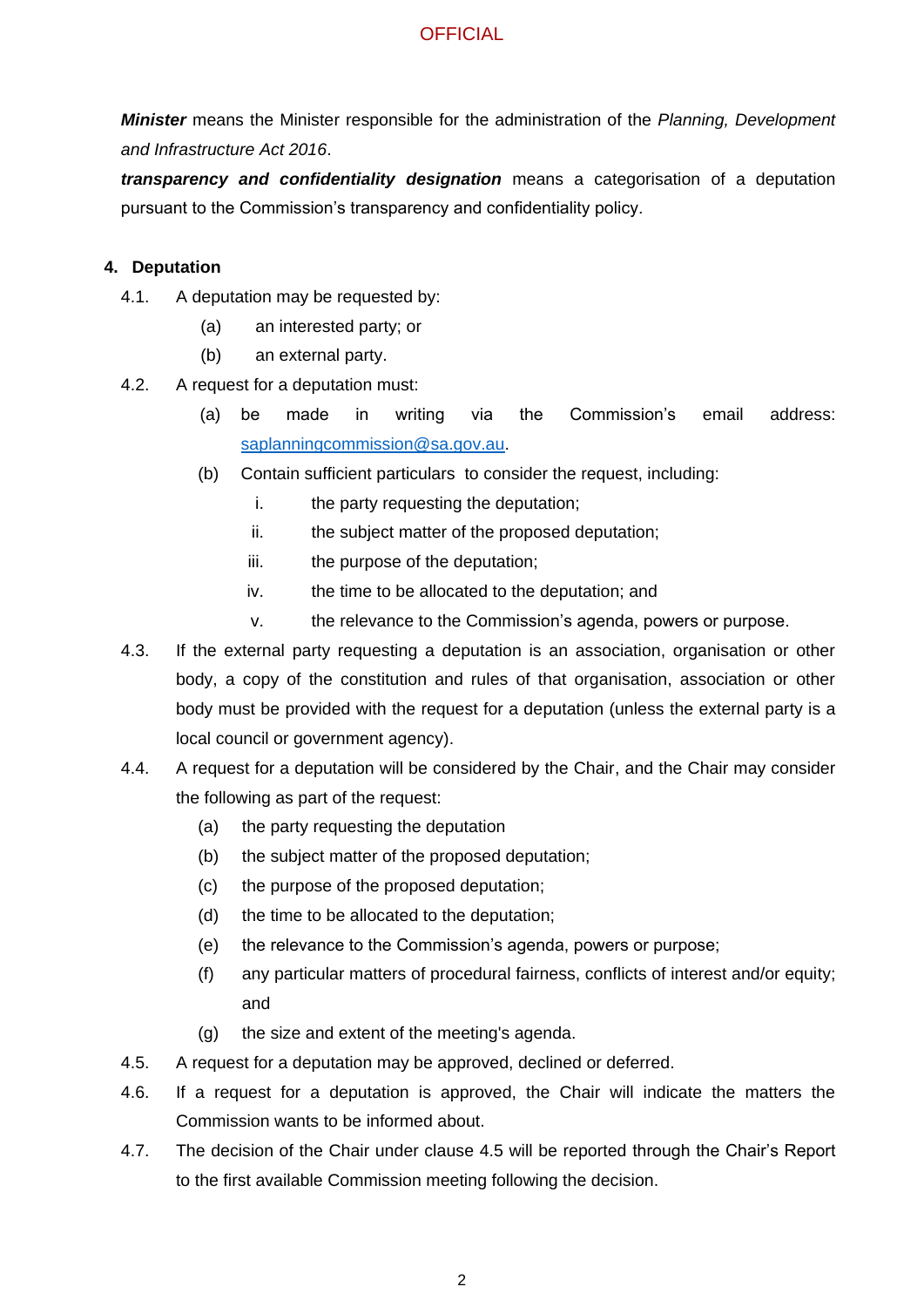- 4.8. If the Chair refuses to allow a deputation under clause 4.5, the Commission may resolve to allow the deputation.
- 4.9. If a deputation is approved under clause 4.5, the Department will:
	- (a) liaise with the interested party and/or the external party to determine the Transparency and Confidentiality categorisation for the deputation;
	- (b) liaise with the interested party and/or external party to schedule the time and location for the deputation to occur; and
	- (c) ensure that deputation arrangements comply with the COVID-19 requirements in force for the time the deputation is scheduled to occur.
- 4.10. If a deputation is approved under clause 4.5, the deputation may have (unless otherwise approved by the Chair):
	- (a) a time allocated of no longer than 15 minutes in total: 10 minutes for the for the deputation or presentation and 5 minutes for questions;
	- (b) up to two persons speak during the time allocated to the deputation; and
	- (c) presentation aides to assist the deputation if provided to the Department by midday the day before the scheduled deputation.
- 4.11. If a request for deputation is declined or deferred under clause 4.5, the Governance Team will advise the person who made the request as early as practicable.

## **5. Deputations by a Designated Entity or proposed Designated Entity**

- 5.1. If a request for a deputation is in support of an proposal to initiate a Code Amendment, the Chair may approve the request where:
	- (a) the Commission does not support the Proposal to Initiate.
	- (b) the Commission requires further information to inform its advice to the Minister, or that the matter is complex or a matter of significance.
	- (c) the relevant Council's Administration has raised substantive issues in relation to the Code Amendment proposal in response to preliminary consultation undertaken pursuant to clause 7 of *State Planning Commission Practice Direction 2 – Preparation and Amendment of Designated Instruments*.
- 5.2. Should the Commission agree to hear from the Designated Entity, a senior representative from the relevant Council Administration will be invited to attend and be heard.
- 5.3. If a Council requests to be heard in relation to a Code Amendment, the Commission will hear from a representative of the Council, and the Designated Entity will also be invited to attend and be heard.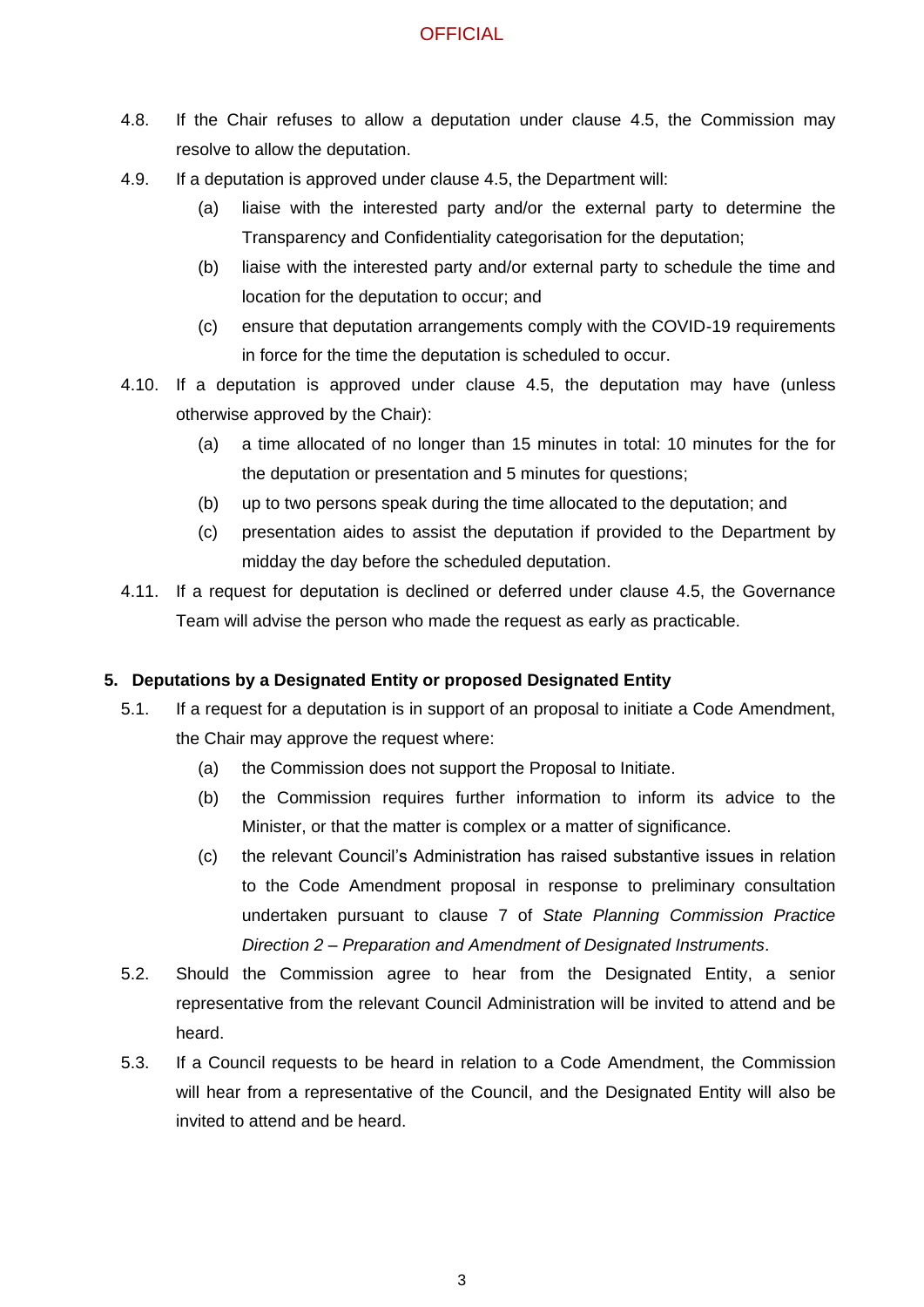5.4. If a State Agency requests to be heard in relation to a Code Amendment, the Commission will hear from a representative of the Agency, and the Designated Entity will also be invited to attend and be heard.

#### **6. Deputations by Proponents of Impact Assessed Development**

*Impact Assessed Development (by Minister)*

- 6.1. If a request for a deputation is received by a proponent in relation to a development application categorised as Impact Assessed Development (Declared by Minister) under section 108(1)(c) of the Act, the Chair may approve the request where:
	- (a) The development proposal has been lodged, but the level of detail in relation to an EIS has not yet been determined by the Commission under section 112; or
	- (b) The level of detail has been determined by the Commission under section 112 and referred to the proponent, and the proponent wishes to be heard in relation to that determination.
- 6.2. In relation to the Commission's determination on the level of detail for an EIS, if the substantive issue is in relation to a matter of State interest, a senior representative of the relevant State Agency may be invited to attend and be heard by the Commission.
- 6.3. If a Council requests to be heard in relation to an Impact Assessed Development (by Minister), the Commission may hear from a representative of the Council.

*Impact Assessed Development (Restricted)*

- 6.4. With respect to developments categorised as Impact Assessed Development (Restricted) under section 108(a) of the Act, if a request for review is lodged by a proponent under section 110(15) of the Act in relation to a refusal to proceed to an assessment by the Commission (or their Delegate), the Chair may approve a request:
	- (a) by the proponent to be heard before the Commission in support of the review; and

(b) by the relevant Council to be heard the Commission in relation to the review. and in the above circumstances, this Deputation, External Meeting and Event Policy will apply.

#### **7. External Meeting or Event**

- 7.1. An external meeting or event may be requested by:
	- (a) an interested party;
	- (b) an external party; or
	- (c) the Commission.
- 7.2. A request for an external meeting or event must: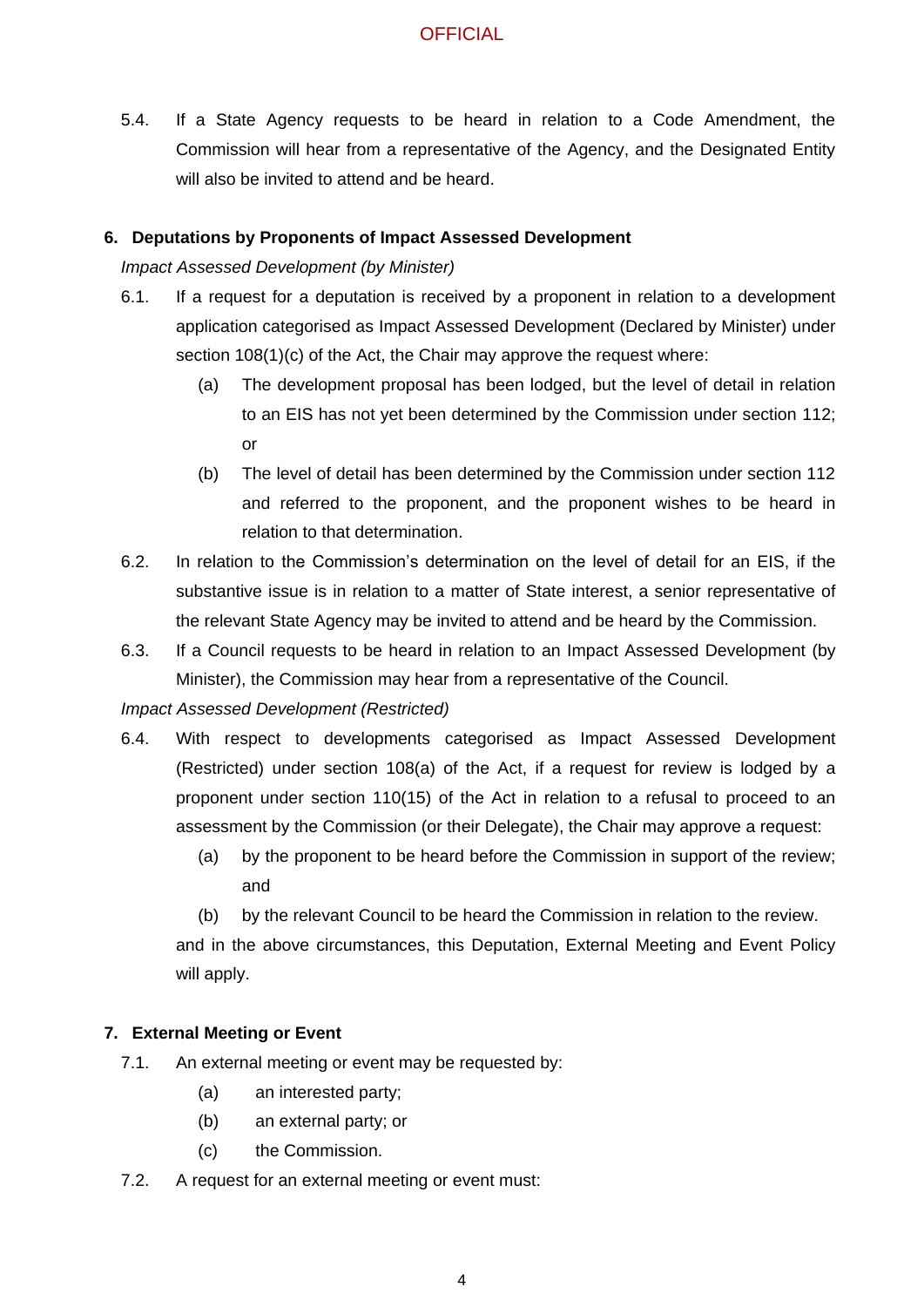- (a) be made in writing via the Commission's email address: [saplanningcommission@sa.gov.au.](mailto:saplanningcommission@sa.gov.au)
- (b) Contain sufficient particulars to consider the request, including:
	- i. the party requesting the external meeting or event;
	- ii. the subject matter of the proposed external meeting or event;
	- iii. the purpose of the external meeting or event;
	- iv. the time to be allocated to the external meeting or event; and
	- v. the relevance to the Commission's agenda, powers or purpose.
- 7.3. If the external party requesting an external meeting or event is an association, organisation or other body, a copy of the constitution and rules of that organisation, association or other body must be provided with the request for an external meeting or event (unless the external party is a local council or government agency).
- 7.4. A request for an external meeting or event will be considered by the Chair, and the Chair may consider the following as part of the request:
	- (a) the party requesting the external meeting or event;
	- (b) the subject matter of the proposed external meeting or event;
	- (c) the purpose of the external meeting or event;
	- (d) the time to be allocated to the external meeting or event;
	- (e) the relevance to the Commission's agenda, powers or purpose;
	- (f) demand on resources within the Department to support the external meeting or event; and
	- (g) the size and extent of the Commission's meeting agenda.
- 7.5. Where an external meeting or event requires a formal presentation by the Commission, the Chair will liaise with the Ex Officio member of the Commission regarding any resourcing constraints.
- 7.6. Where an external meeting or event is a site visit, a meeting for Commission deliberations will be held directly following the site visit at a location that may be a place other than the Commission's usual place of meeting.
- 7.7. The Chair may approve, decline or defer a request for an external meeting or event.
- 7.8. The decision of the Chair under clause 7.7 will be reported in the Chair's Report to the first available Commission meeting following the decision.
- 7.9. If the Chair refuses to allow an external meeting or event under clause 7.7, the Commission may resolve to allow the external meeting or event.
- 7.10. If an external meeting or event is approved under clause 7.7, the Department may invite an external party to make a presentation to that meeting of no longer than 30 minutes (unless otherwise approved by the Chair).
- 7.11. If the external party is a host council, the topic of the presentation may be either: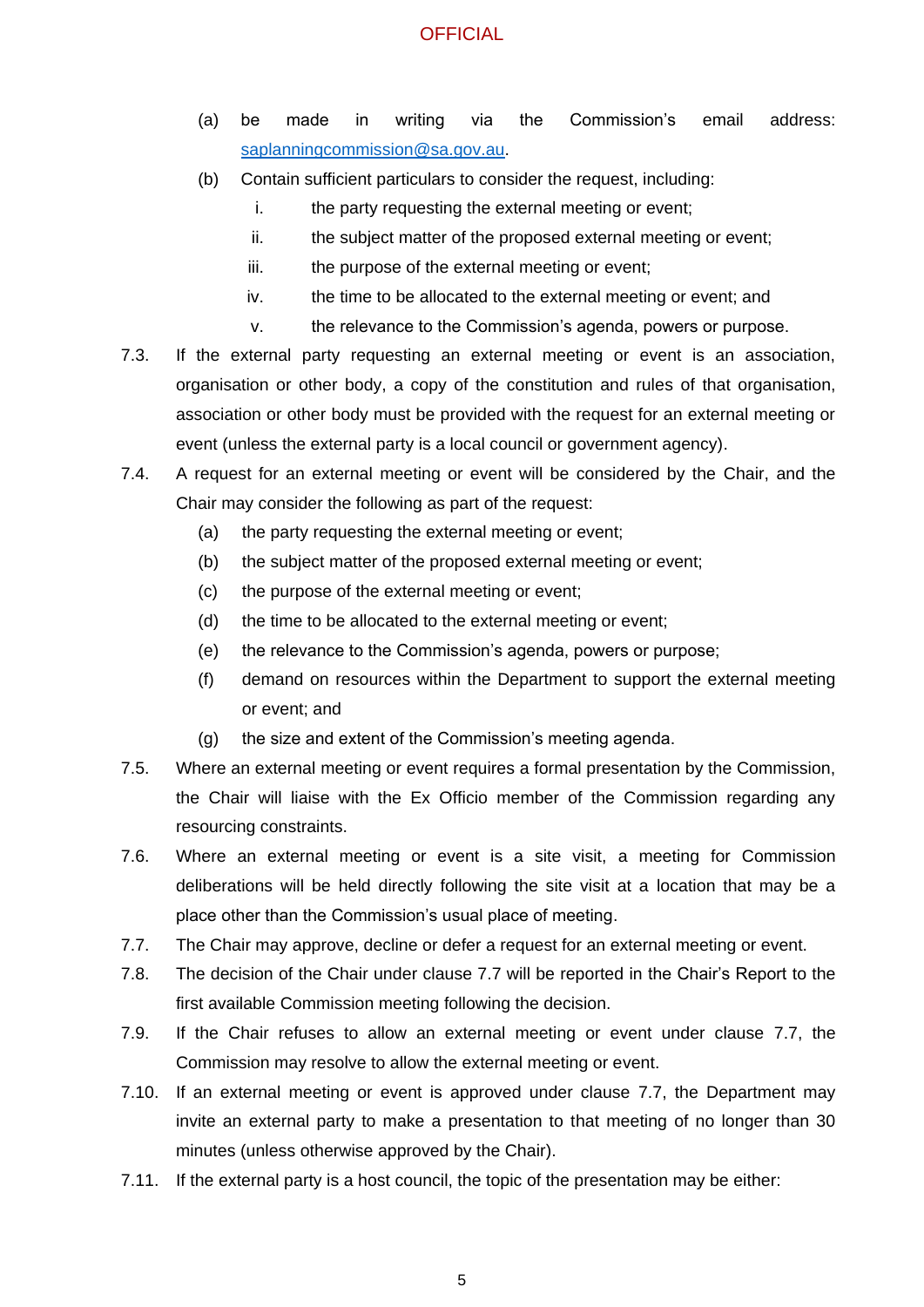- (a) as requested by the Commission; or
- (b) as agreed through consultation with the host council and the Commission.
- 7.12. If the external meeting or event is approved under clause 7.7, the Department will:
	- (a) liaise with the interested party, external party and/or the Commission to determine the Transparency and Confidentiality categorisation for the external meeting or event;
	- (b) liaise with the interested party, external party and/or the Commission to schedule the time and location for the external meeting or event to occur; and
	- (c) ensure that the external meeting or event arrangements comply with the COVID-19 requirements in force at the time the external meeting or event is scheduled to occur.
- 7.13. If a request for an external meeting or event is declined or deferred under clause 7.7, the Governance Team will advise the person who made the request as early as practicable.

#### **8. Minutes of Meetings**

- 8.1. Where a deputation is made at a Commission meeting, the Minutes of the meeting will record:
	- (a) the Transparency and Confidentiality Categorisation of the deputation;
	- (b) the name or the person or persons making a deputation;
	- (c) if relevant, the organisation or body the person represents;
	- (d) a brief summary of the subject matter of the deputation; and
	- (e) whether a presentation was made as part of the deputation, and if a presentation is made, that presentation will be included as part of the minutes in line with the subject Agenda Report Confidentiality designation.
- 8.2. Where the Commission holds an external meeting or event, the Minutes will record:
	- (a) the Transparency and Confidentiality Categorisation of the external meeting or event;
	- (b) the location and purpose of the external meeting or event;
	- (c) names of the person or persons present at the external meeting or event and the organisation or body they represent;
	- (d) a brief summary of the subject matter of the external meeting or event; and
	- (e) whether a presentation was made as part of the external meeting or event.